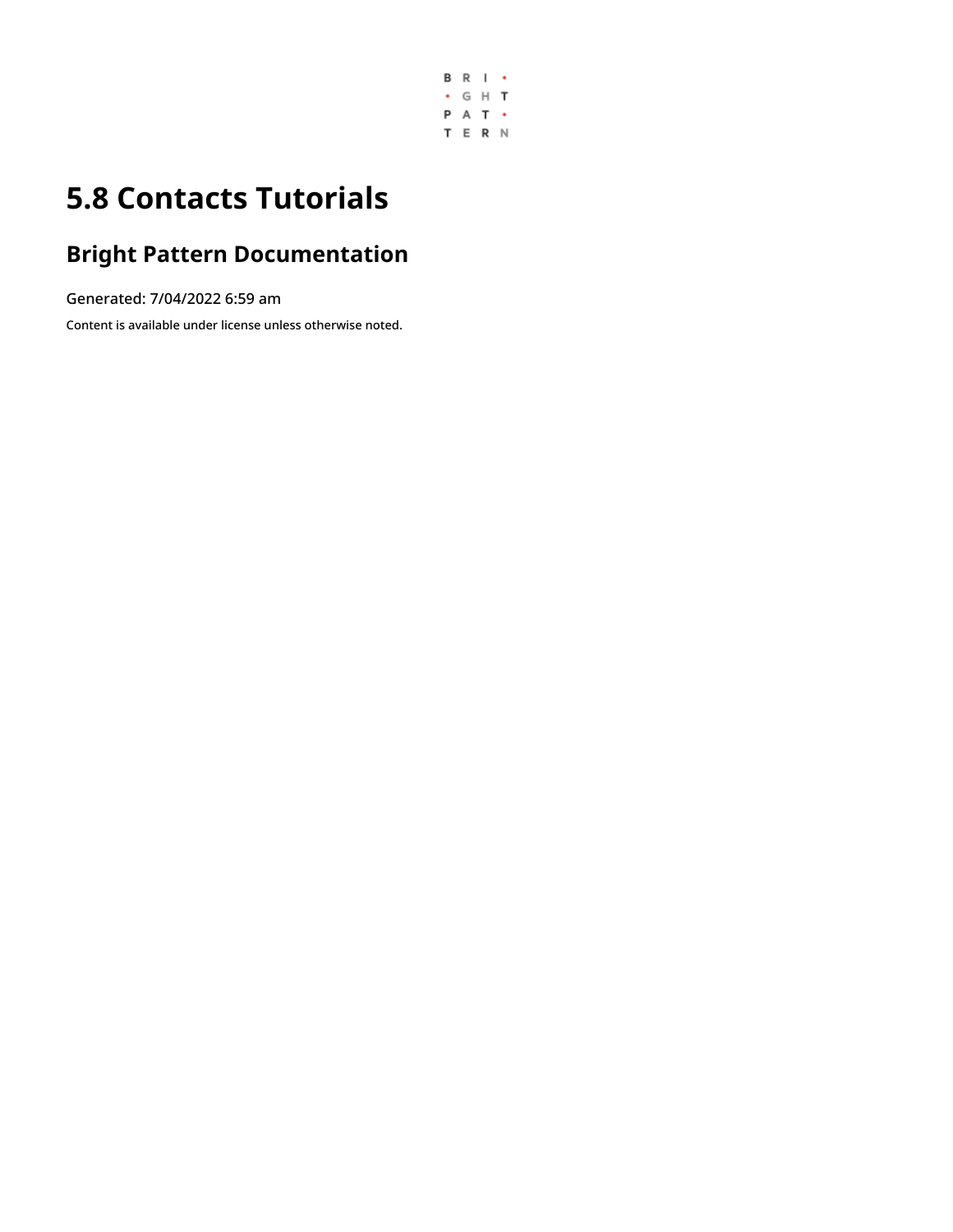#### **Table of Contents**

<span id="page-1-0"></span>

| <b>Table of Contents</b>           |   |
|------------------------------------|---|
| Search & Preview Records Overview  |   |
| Articles                           |   |
| Tutorials                          |   |
| How to Create a New Contact        |   |
| Search Results                     |   |
| "Add New" Option on Contact Pop-Up |   |
| Calendar                           | 5 |
| How to Edit an Existing Contact    | 6 |
| <b>Contact Augmentation</b>        |   |
|                                    |   |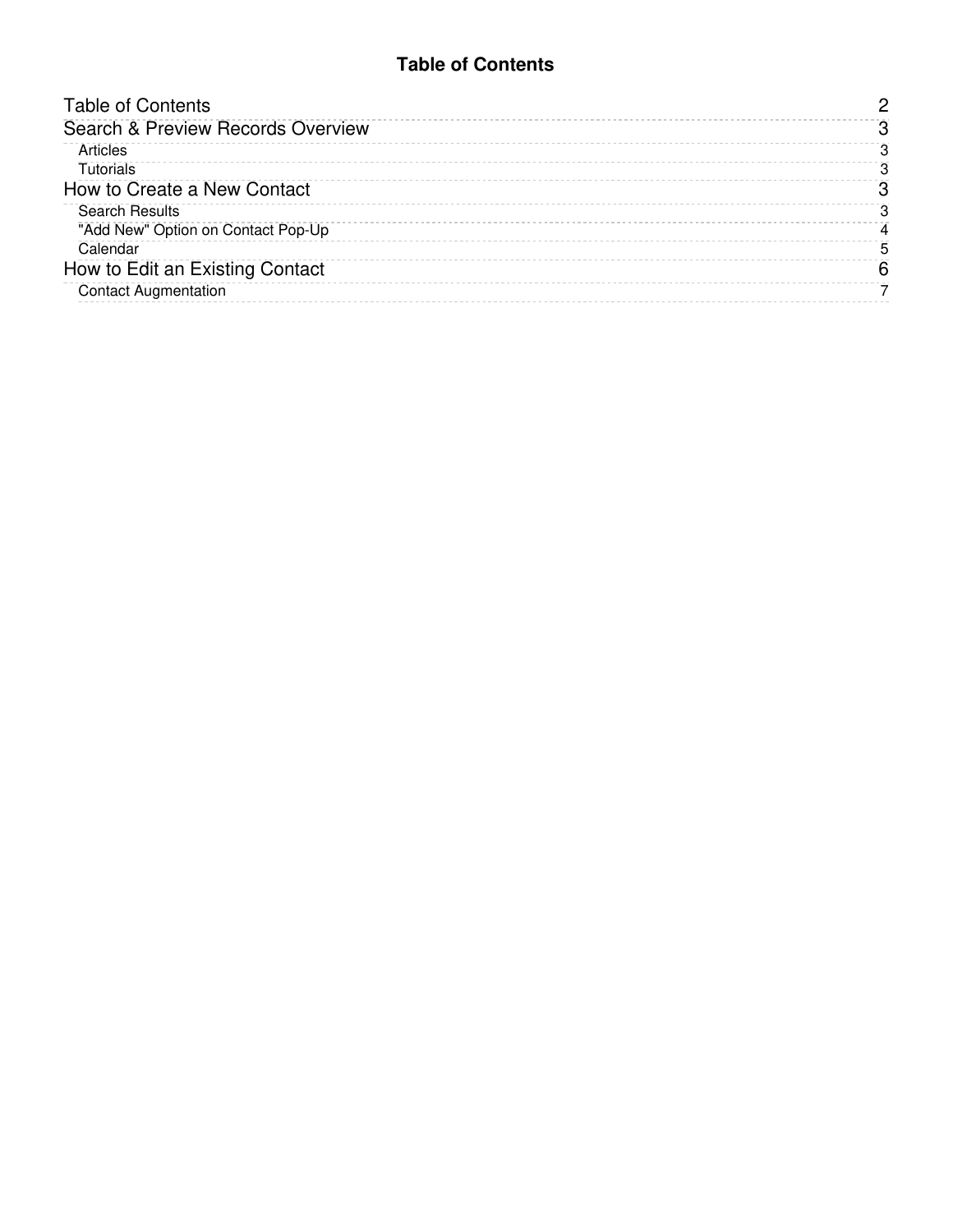## <span id="page-2-0"></span>**Search & Preview Records Overview**

Agent Desktop's section *Search & Preview Records* is where case and contact information is stored and can be searched for. Note that prior to Bright Pattern Contact Center version 5.3.0, Search & Preview Records was known as *Contacts*.

**Note**: The *Bulk Export/Import Contacts* feature available in this section prior to release 5.3.2 was removed and added to the [Contact](https://help.brightpattern.com/5.8:Agent-guide/Tutorials/Contacts/Overview/?action=html-localimages-export#topic_contact-center-administrator-guide.2Fcaseandcontactmanagement.2Fimportandexport) Center Administrator application, section Contact Import & Export.

#### <span id="page-2-1"></span>**Articles**

The following is a list of articles in this section:

**• Search & Preview Records [Interface](https://help.brightpattern.com/5.8:Agent-guide/Tutorials/Contacts/Overview/?action=html-localimages-export#topic_agent-guide.2Fwork.2Fsearchandpreviewrecords.2Fsearchandpreviewinterface)** 

#### <span id="page-2-2"></span>**Tutorials**

Learn more about using the Search and Preview Records features in this guide's [Tutorials](https://help.brightpattern.com/5.8:Agent-guide/Tutorials/Contacts/Overview/?action=html-localimages-export#topic_agent-guide.2Ftutorials.2Fsearch.2Foverview) section.

- **[Advanced](https://help.brightpattern.com/5.8:Agent-guide/Tutorials/Contacts/Overview/?action=html-localimages-export#topic_agent-guide.2Ftutorials.2Fsearch.2Fadvancedsearch) Search**
- How to Create a New [Contact](https://help.brightpattern.com/5.8:Agent-guide/Tutorials/Contacts/Overview/?action=html-localimages-export#topic_agent-guide.2Ftutorials.2Fcontacts.2Fhowtocreateanewcontact)
- How to Add to an [Existing](https://help.brightpattern.com/5.8:Agent-guide/Tutorials/Contacts/Overview/?action=html-localimages-export#topic_agent-guide.2Ftutorials.2Fcontacts.2Fhowtoaddtoanexistingcontact) Contact
- How to [Create](https://help.brightpattern.com/5.8:Agent-guide/Tutorials/Contacts/Overview/?action=html-localimages-export#topic_agent-guide.2Ftutorials.2Fcases.2Fhowtocreatenewcases) New Cases
- Using URL Variations to Access Case and Contact [Information](https://help.brightpattern.com/5.8:Agent-guide/Tutorials/Contacts/Overview/?action=html-localimages-export#topic_agent-guide.2Ftutorials.2Fsearch.2Furlvariationsforcaseandcontact)

## <span id="page-2-3"></span>**How to Create a New Contact**

There are several ways to create a new contact (i.e., add a new record) in Agent Desktop. You can enter details for a new contact manually via the Contacts search results, or you can add a new record quickly from a number of contact summary pop-ups. The ways to create a new contact are described as follows.

### <span id="page-2-4"></span>**Search Results**

1. On the Contacts Search results list, click the **Create** button at the bottom of the screen.



Filling in the contact Details form

2. The Contact Details form will open, and from there, you can enter all contact information.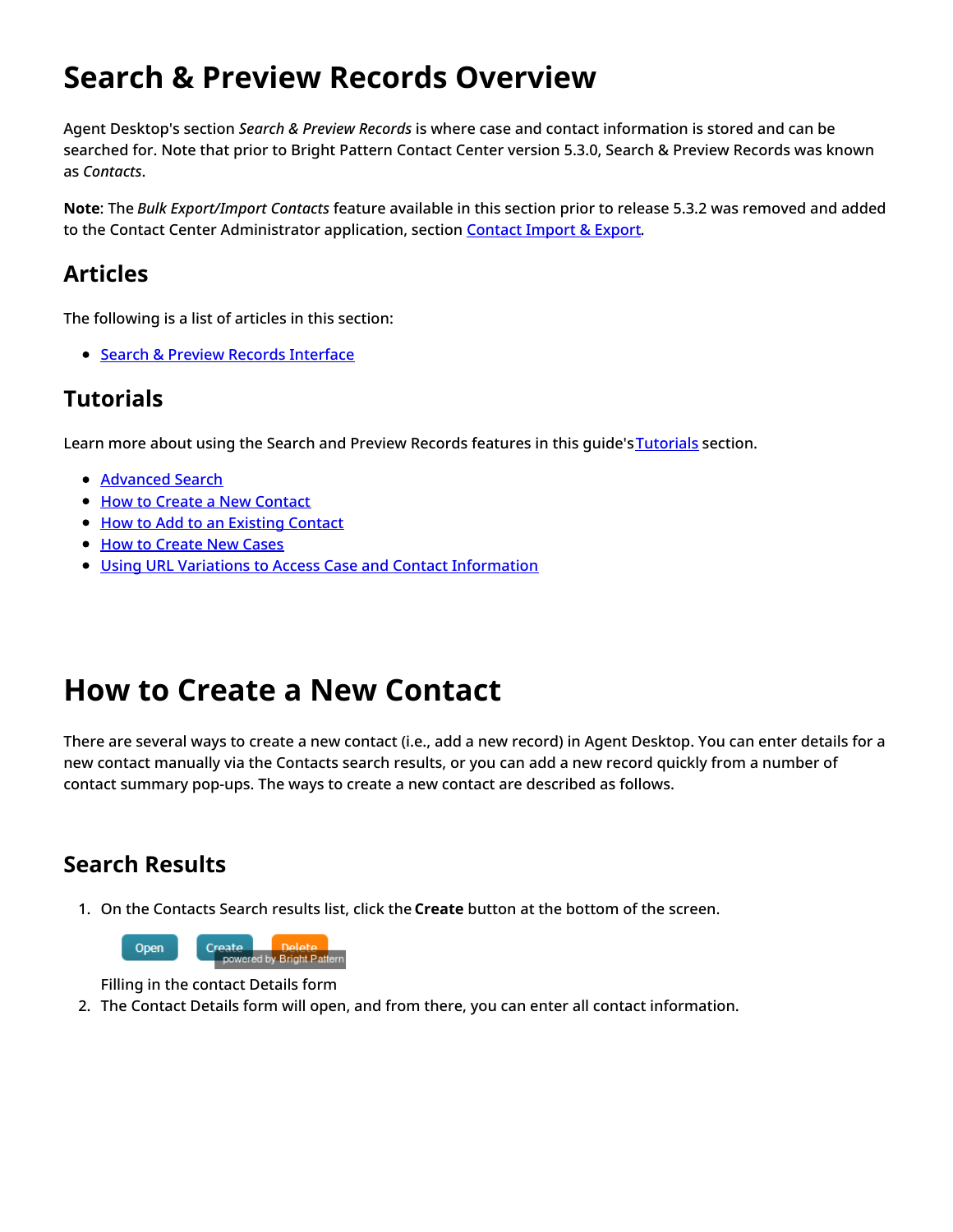| Anonymous <sup>×</sup><br>Search |                           |
|----------------------------------|---------------------------|
|                                  | Cancel<br>Save            |
| First name:                      | Company<br>Revenue:       |
| Last name:                       | Company                   |
| Title:                           | Employees:                |
| +add phone                       | Company Name:             |
|                                  | Web:                      |
| +add messenger                   | Segment:<br>$-<<$ None >> |
| +add email                       |                           |
| +add address                     | Summary:                  |
| H.<br>Date of Birth:             | Augment                   |

Filling in the contact Details form

3. Click **Save**.

### <span id="page-3-0"></span>**"Add New" Option on Contact Pop-Up**

- 1. On the Active Conversations List, click the*Recent* tab.
- 2. Hover your mouse cursor over the contact's name.
- 3. If no details have been saved for that contact, the contact summary pop-up will provide links labeled*new contact* and *add to existing*.



Click "new contact"

- 4. Click **new contact**.
- 5. The *Add New Record* pop-up will appear with four basic fields to complete: name, phone extension (which may be pre-filled for you), email, and photo.

| <b>Add New Record</b> |                                                               |
|-----------------------|---------------------------------------------------------------|
| Photo                 | Anonymous<br>61402591597                                      |
|                       | email                                                         |
|                       | Add and Edit<br>Cancel<br>Create<br>powered by Bright Pattern |

Add New Record

6. Click **Create** to create a simple record quickly, or click *Add and Edit* to add more information to an existing contact.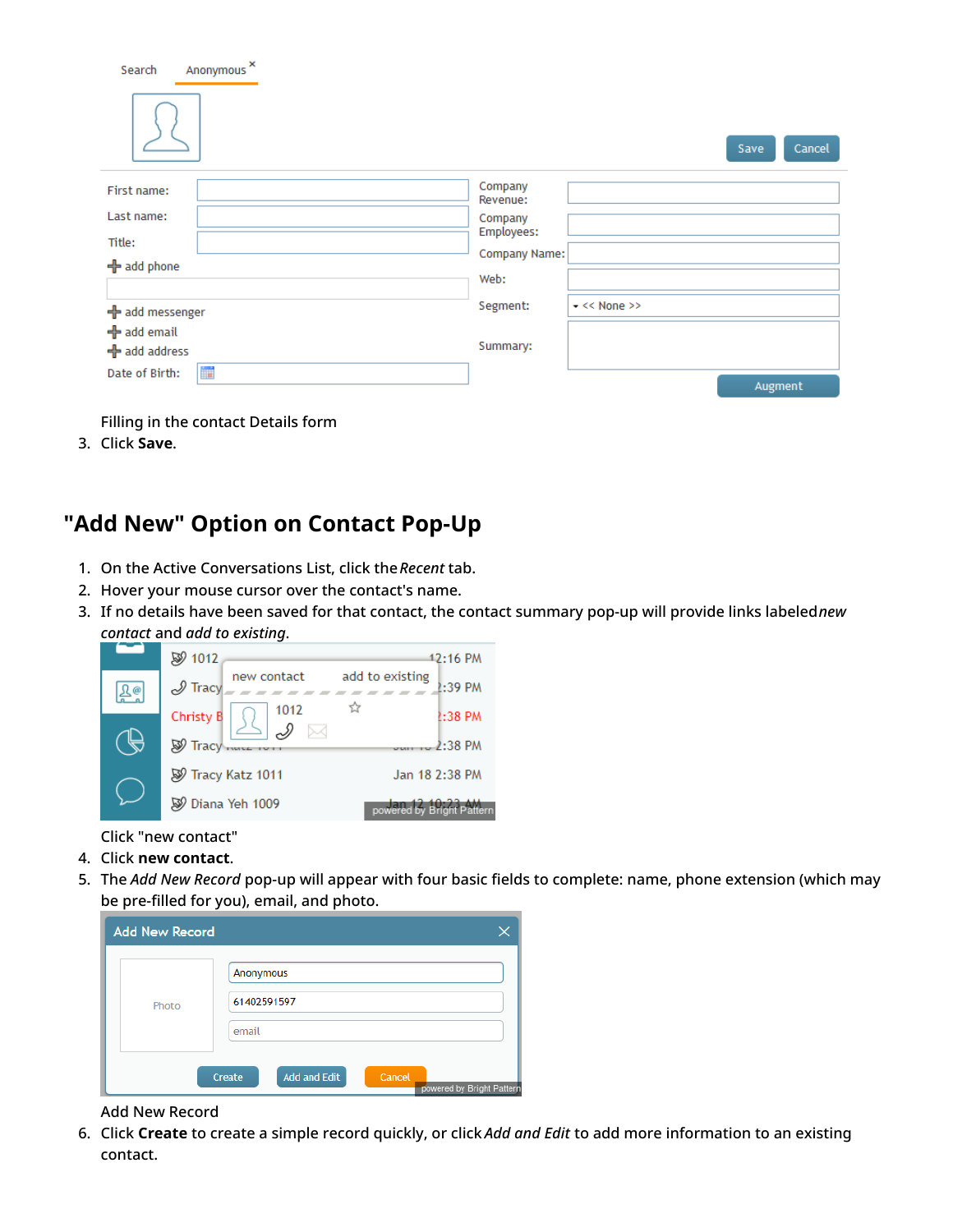### <span id="page-4-0"></span>**Calendar**

- 1. On your calendar, add a new event.
- 2. Click the + sign at the bottom of the pane where you edit event details. The + sign allows you to assign a contact to the event.



Assign a contact to a calendar event

3. Click **Enter manually (or directory)**.



Assign a new contact by typing in the name

4. Enter the name of the new contact and select the checkbox for**create contact**.

| Sahara Mattison                                                     |  |  |  |  |  |  |
|---------------------------------------------------------------------|--|--|--|--|--|--|
| contact on:                                                         |  |  |  |  |  |  |
| $\blacktriangleright$ create contact $\blacktriangleright$ Business |  |  |  |  |  |  |
|                                                                     |  |  |  |  |  |  |

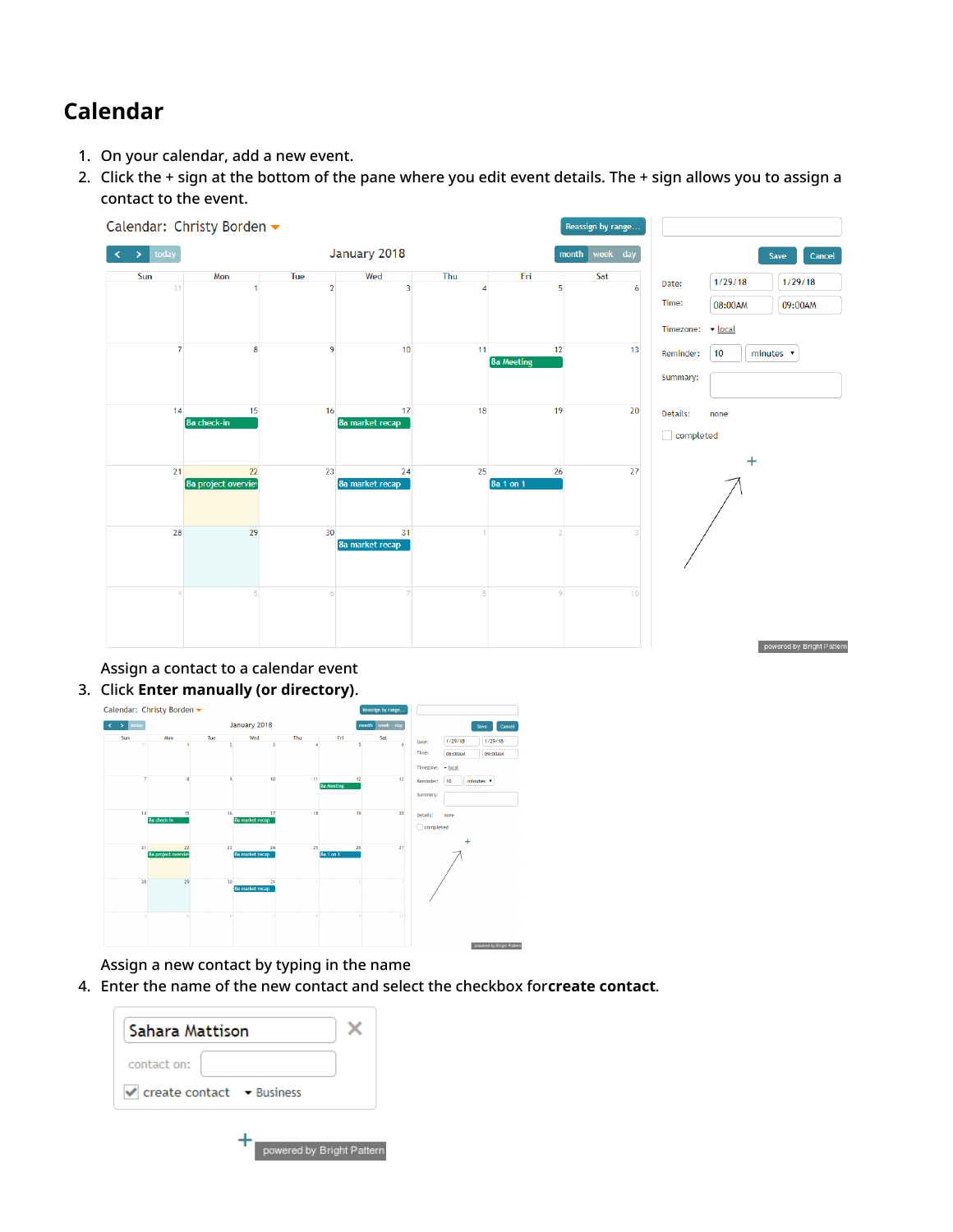Type in the name of your contact

5. At the top of the pane, click **Save**. If you do not save the event details, your new contact will not be created.

| project overview                          |               |         |               |  |  |  |  |  |
|-------------------------------------------|---------------|---------|---------------|--|--|--|--|--|
| Assign                                    | Save          | Cancel  | <b>Delete</b> |  |  |  |  |  |
| Date:                                     | 1/22/18       | 1/22/18 |               |  |  |  |  |  |
| Time:                                     | 08:00AM       | 09:00AM |               |  |  |  |  |  |
| Timezone:<br>$\blacktriangledown$ local   |               |         |               |  |  |  |  |  |
| Reminder:                                 | 10<br>minutes | ▼       |               |  |  |  |  |  |
| Summary:                                  |               |         |               |  |  |  |  |  |
| Details:<br>none<br>$\vee$ completed      |               |         |               |  |  |  |  |  |
| x<br>Sahara Mattison<br>contact on:       |               |         |               |  |  |  |  |  |
| $\vee$ create contact $\vee$ Business     |               |         |               |  |  |  |  |  |
| powered by Bright Pattern<br>Save details |               |         |               |  |  |  |  |  |

### <span id="page-5-0"></span>**How to Edit an Existing Contact**

After a contact has been added, it may be necessary to add to or change the listed information.**Note**: In order to edit a contact's information, the privilege must be enabled by your contact center administrator.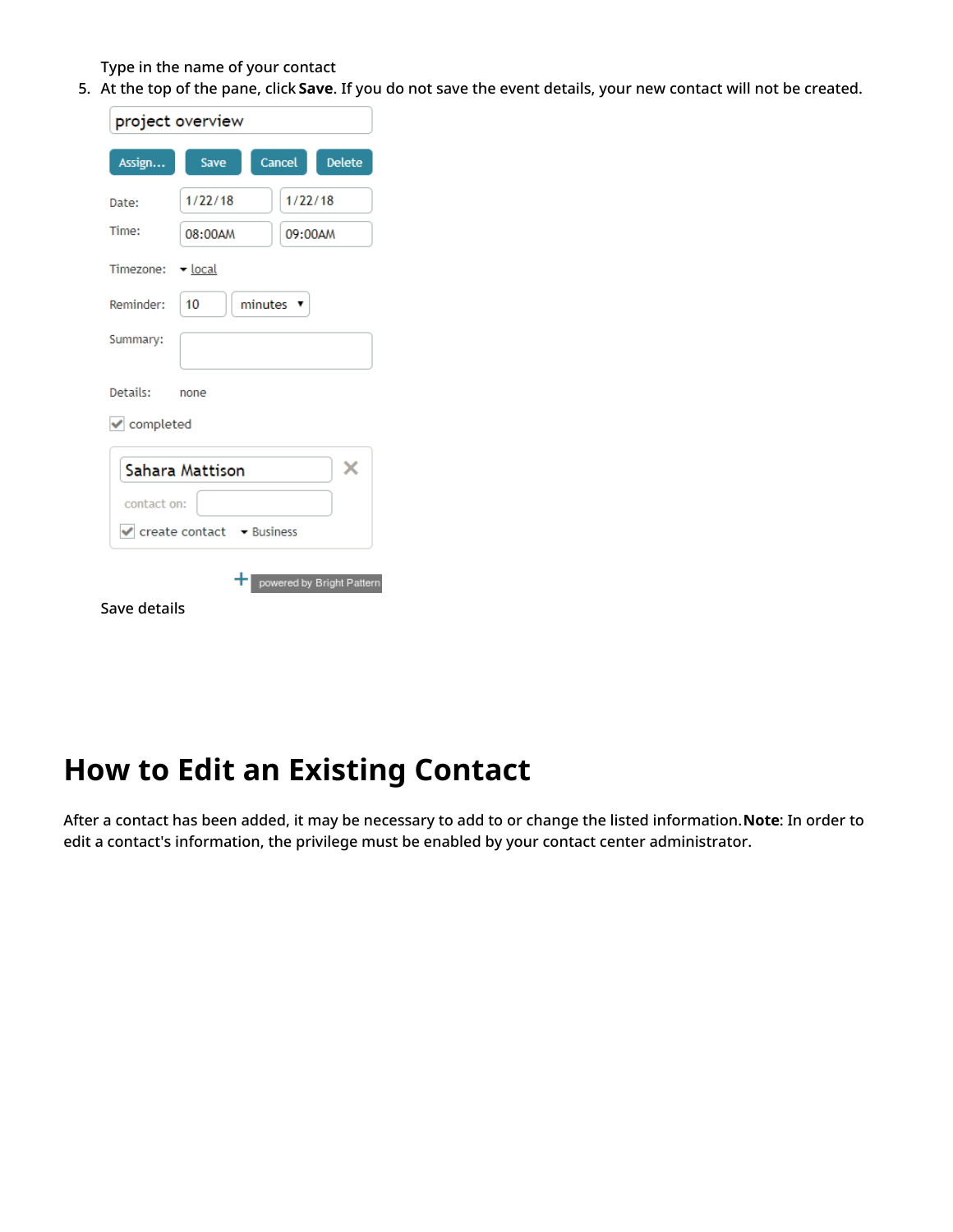|                |                        |           |        |                         |                                              |                                  |                           |                                        | $\mathbb{Q}$<br>$\bigcirc$ |  |                            | ∩       | <b>BRI-</b><br>G H T<br>$A$ $T$ $+$<br>TERN |
|----------------|------------------------|-----------|--------|-------------------------|----------------------------------------------|----------------------------------|---------------------------|----------------------------------------|----------------------------|--|----------------------------|---------|---------------------------------------------|
| $\bigodot$     | Select Service         |           |        |                         | Search                                       | Aiden Bookbinder <sup>×</sup>    |                           |                                        |                            |  |                            |         |                                             |
| !!!            | Enter number           |           |        | $\boldsymbol{\nu}$<br>۳ |                                              | Aiden Bookbinder<br>Mr.          |                           |                                        |                            |  | aiden.bookbinder@gmail.com |         | $\mathcal{P}$                               |
|                | @                      |           | ⋒      | ₩                       |                                              | N/A                              |                           |                                        |                            |  |                            | Save    | Cancel                                      |
| 囼              | Directory              | Favorites | Recent | Dial Pad                | First name:                                  | Aiden                            |                           | Company                                |                            |  |                            |         |                                             |
| ■              | Enter search term      |           |        |                         | Last name:                                   | Bookbinder                       |                           | Revenue:<br>Company                    |                            |  |                            |         |                                             |
|                | Administrators         |           |        |                         | Title:                                       | Mr.                              |                           | Employees:                             |                            |  |                            |         |                                             |
| $\bar{\Xi}$    | Contact Center Support |           |        |                         | - Mobile                                     | 16505555555                      | $\boldsymbol{\times}$     | Company<br>Name:                       | N/A                        |  |                            |         |                                             |
|                |                        |           |        |                         |                                              | <i><br/> dd phone</i>            |                           |                                        | Web:                       |  |                            |         |                                             |
| 2 <sup>e</sup> | CSIM Support           |           |        |                         | 16503463553                                  |                                  |                           | $\blacktriangleright$ Gold<br>Segment: |                            |  |                            |         |                                             |
| $\bigcirc$     | Customer Service       |           |        |                         | $\overline{\phantom{a}}$ $\blacksquare$ LINE | U6b4b0a5c0e5a0269XxSxSX9XnXknmle | ×                         | Summary:                               |                            |  |                            |         |                                             |
|                |                        |           |        |                         | + add messenger                              |                                  |                           |                                        |                            |  |                            |         |                                             |
| $\mathbb{Q}$   | Maintenance Renewal    |           |        |                         | - Primary                                    | aiden.bookbinder@gmail.com       | $\boldsymbol{\mathsf{x}}$ |                                        |                            |  |                            | Augment |                                             |
|                | Management             |           |        |                         | + add email<br>$\blacktriangleright$ Primary | 123 Fake St.                     | ×                         |                                        |                            |  |                            |         |                                             |
| $\bigcirc$     |                        |           |        |                         |                                              | Address line 2                   |                           |                                        |                            |  |                            |         |                                             |
| ⋒              |                        |           |        |                         |                                              | Springfield                      |                           |                                        |                            |  |                            |         |                                             |
|                |                        |           |        |                         |                                              | 65804<br>$-MO$                   |                           |                                        |                            |  |                            |         |                                             |
|                |                        |           |        |                         | ← add address                                |                                  |                           |                                        |                            |  |                            |         |                                             |
|                |                        |           |        |                         |                                              | Date of Birth: 07/11/1980        |                           |                                        |                            |  |                            |         |                                             |
|                |                        |           |        |                         |                                              |                                  |                           |                                        |                            |  |                            |         |                                             |
|                |                        |           |        |                         |                                              |                                  |                           |                                        |                            |  |                            |         |                                             |
|                |                        |           |        |                         |                                              |                                  |                           |                                        |                            |  |                            |         |                                             |

Editing an existing contact's information

To edit an existing contact's information, follow these steps:

- 1. Go to the *Contacts* section.
- 2. In the *Contacts* tab, find the contact that needs editing.
- 3. To view the contact's information, either double-click on the contact name or highlight it and click the**Open** open button.

- 4. After opening the contact's information, click **Edit** to add to or remove information.
- 5. When you are finished editing the contact's information, click**Save** .
- 6. If you made edits to a contact's information but do not want to save them, click**Cancel** .

#### <span id="page-6-0"></span>**Contact Augmentation**

If your contact center is integrated with an external database (e.g., NextCaller), it is possible to merge matching customer contact information through augmentation. Note the setting that allows augmentation must be configured by your administrator in order to work.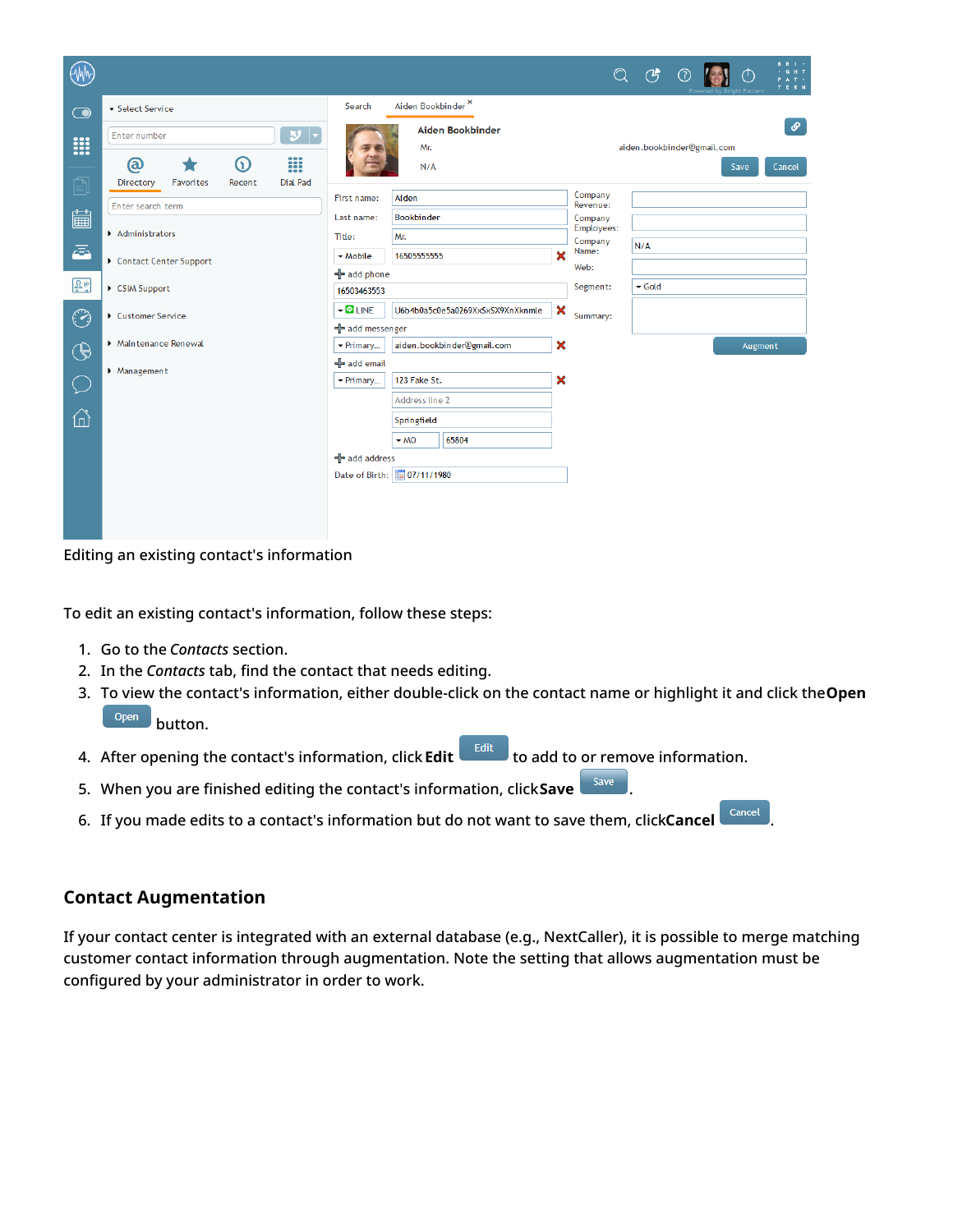| Augment the Contact Data |                                    |                   |                                   |  |  |  |  |
|--------------------------|------------------------------------|-------------------|-----------------------------------|--|--|--|--|
|                          | Local                              | <b>NextCaller</b> |                                   |  |  |  |  |
| Image                    |                                    |                   | Facebook                          |  |  |  |  |
|                          |                                    |                   | Linkedin                          |  |  |  |  |
| Name                     | Jeanne Wengler                     |                   | Jeanne Wengler                    |  |  |  |  |
| Title                    | Director                           |                   |                                   |  |  |  |  |
| Company                  | 123Warehousing, Inc.               |                   |                                   |  |  |  |  |
| Home                     | 1-234-555-1212                     | ◀                 | 1-234-555-1216 home               |  |  |  |  |
| Mobile                   | 1-234-555-1213                     |                   | 1-234-555-1217 mobile             |  |  |  |  |
|                          |                                    |                   | 1-234-555-1218 mobile             |  |  |  |  |
| Office                   | 1-345-678-9999 2315                |                   | 1-345-678-9959 2315 office        |  |  |  |  |
| Other                    | 1-345-678-9999                     |                   | 1-345-678-9959 other              |  |  |  |  |
| Email                    | jeanne.wengler @123warehousing.com |                   | jeanne.wengler@125warehousing.com |  |  |  |  |
| Www                      | www.warehousing.com                |                   |                                   |  |  |  |  |
| Address                  | 1234 Cherry ave                    |                   | 1234 Cherry ave                   |  |  |  |  |
|                          | San Bruno, CA                      |                   | San Bruno, CA                     |  |  |  |  |
|                          | OK                                 |                   | Cancel                            |  |  |  |  |

When augmenting a contact, choose which information to merge in Agent Desktop

To augment an existing contact's information, follow these steps:

- 1. Go to the *Contacts* section.
- 2. In the *Contacts* tab, find the contact that needs editing.
- 3. To view the contact's information, either double-click on the contact name or highlight it and click the**Open** open button.
- 4. After opening the contact's information, click **Augment Augment** and a directory will open.
- 5. Click the boxes next to the information you wish to merge into Agent Desktop; you may choose to import all contact information from another site (e.g., LinkedIn) or only specific fields (e.g., Name, Email, etc.).
- 6. After selecting the information, click **OK** .
- 7. If you do not wish to proceed with the augmentation, click**Cancel** .

**Note**: If you do not have an integrated external database and click**Augment**, a small pop-up window will display the message, *"No data."*